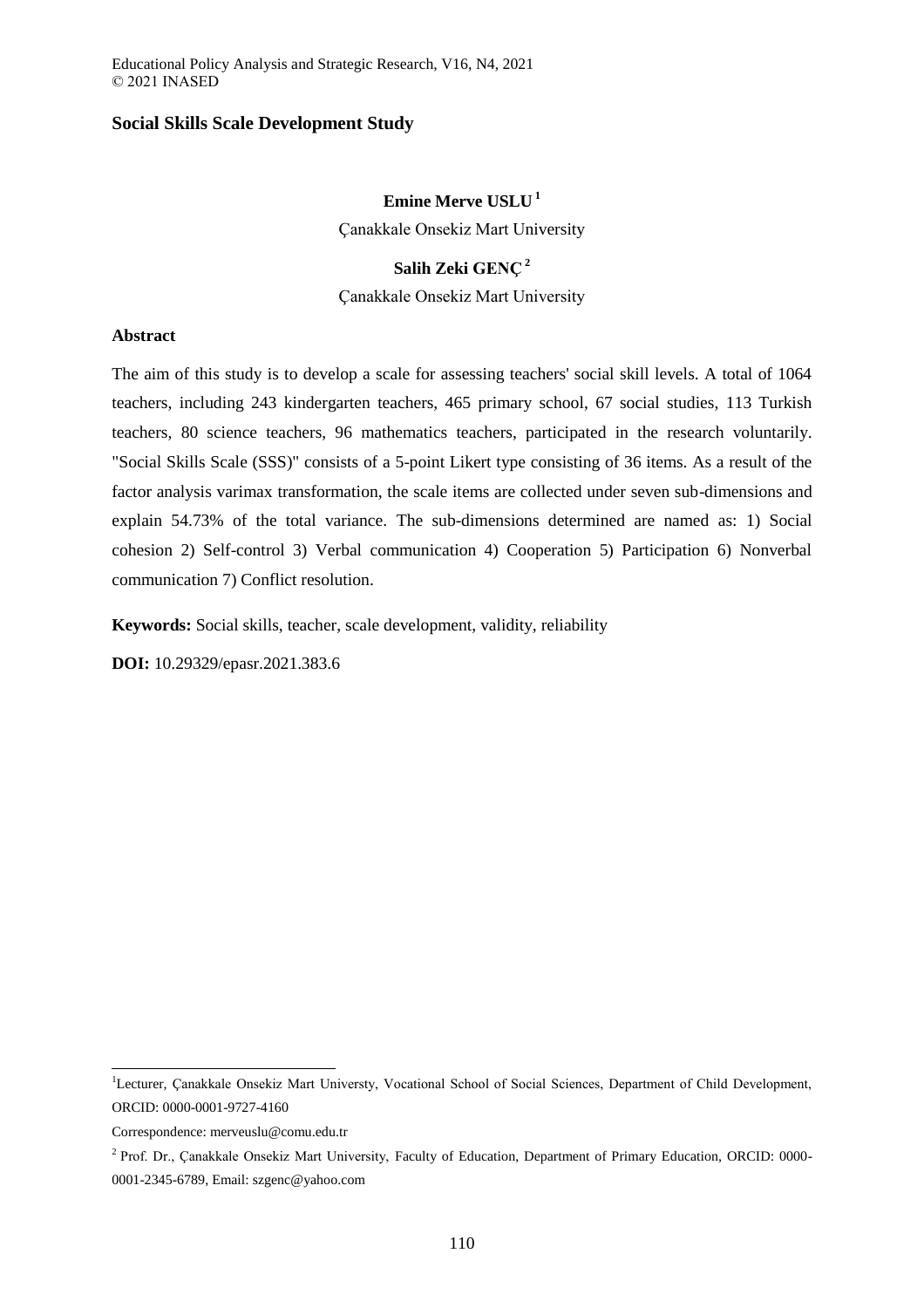#### **Introduction**

Accepted by the society, facilitating social integration, initiating and maintaining communication in the process of establishing positive communication and relations with people, verbal and nonverbal communication skills, conflict resolution skills in problem and conflict situations, self-control skills such as behavior, empathy and being open to criticism are social skills (Riggio, 1986). In addition, social skills can also be expressed as the individual's revealing appropriate behavior patterns in line with the goals set (Morgan, 1998).

Social skills consist of learned behaviors. It is possible for the individual to be accepted socially and to have a positive attitude in interpersonal relations with the person's social skills. In the social development process, it has features such as developing and changing social skills in the changing social environment of the person, finding ways of positive interaction in interpersonal relations, developing appropriate behavior for events and situations, and appearing with verbal and nonverbal expressions. (Cartledge & Milburn, 1980).

It is one of the primary responsibilities of teachers to educate people who are part of the social functioning as individuals who are compatible with the society they live in and exhibit positive attitudes in interpersonal relations. The human power that provides social order and continuity can be trained through education. Social integration behaviors that can be gained through education can only be realized with teachers with advanced social skills. In addition to universal values, teachers should not remain unfamiliar with the cultural values and social structure of the society they belong to and should be a model in this regard (Bacanlı,1999).

Teachers are the most important people to ensure the social development of students (Eryaman, 2007; Pavri& Monda-Amaya, 2001; Smith & Smith, 2000). Teaching social skills is one of the skills that teachers should give students, especially starting from the pre-school period, considering the social and individual needs of students in all educational institutions.

While teachers support the social development of students, they also gain social skills for students. In this process, teachers become role models by demonstrating their own social skills inside and outside of the school. In addition, they can contribute both directly and indirectly by supporting social skills development in educational institutions, organizing appropriate activities using strategies and methods, and creating appropriate environments that will establish a ground for the transformation of these skills into behavior.

In teaching social skills, the teacher plays an important role in and outside the classroom with activities that support peer interaction, collaboration, problem solving, and the development of expression skills.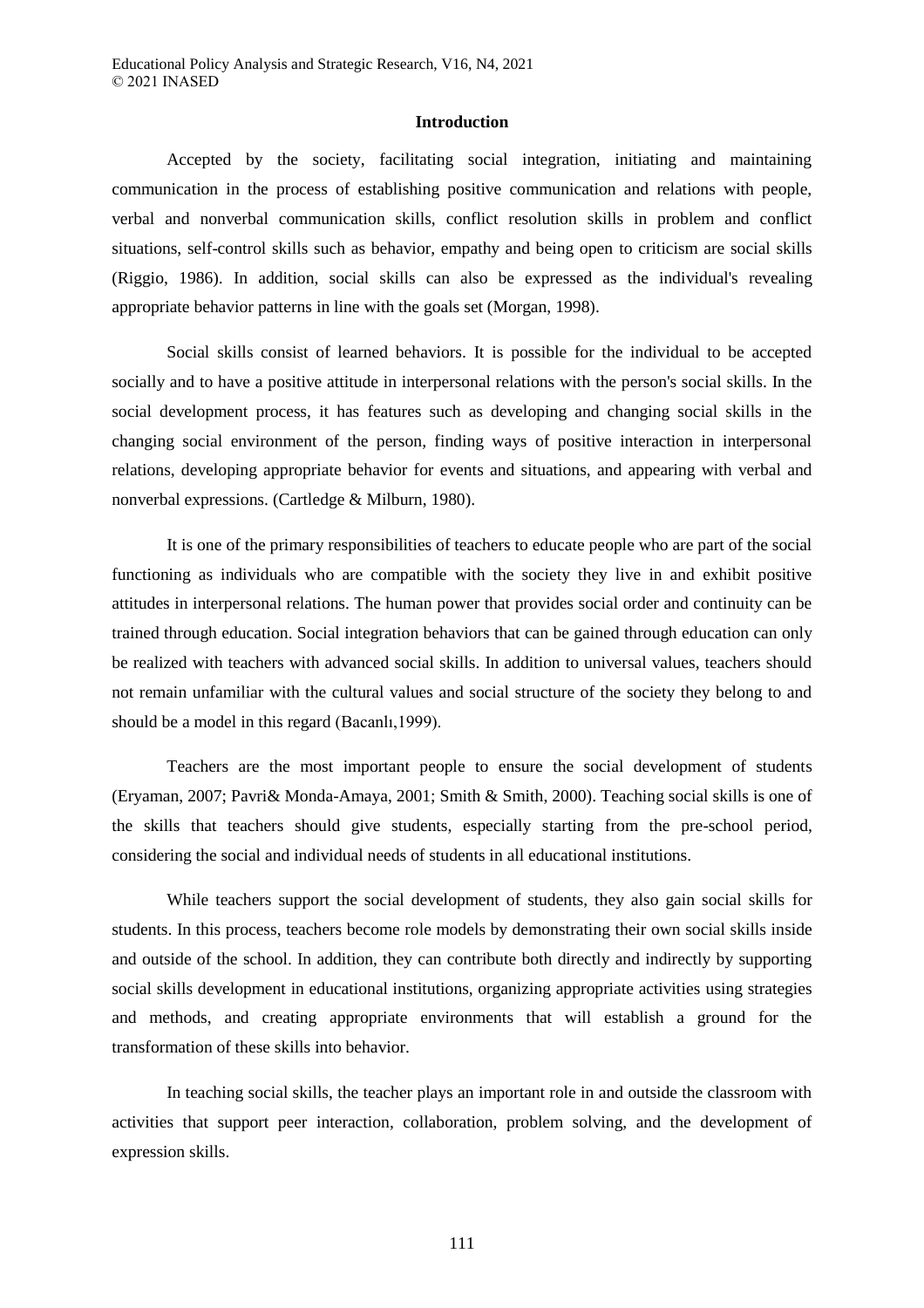In the studies conducted, it is seen that teachers consider social skills teaching important and argue that social skills should be a part of the applied curriculum. Bain and Ferris (1991) include teachers' views on the priority of social skills education and its need to be included in education programs. In addition, studies that reveal teachers' lack of knowledge and experience in the field of social skills are included in the literature. In their study, Cheney and Barringer (1995) included the opinions of teachers about their individual deficiencies in the field of social skills and their inadequacy in supporting students' social skills. There are similar studies in which teachers expressed their deficiencies in the field of social skills (Lane & Wehby, 2002).

Teachers and families are among the most effective people who shape the social development of students. For this reason, it is important for teachers to have high social competencies and social skill levels individually and to grow up in dimensions that are deemed inadequate (Buchanan et al., 2009). Starting from this point of view, it is necessary to reveal primarily the social skill levels that teachers have individually in the process of social skill acquisition. In order to reveal teachers' social skills levels, "Social Skills Scale", developed by the researcher, is a measurement tool, and it is thought to contribute to the field with its features such as having up-to-date features, high validity and reliability. Teachers whose Social Skills level is revealed with this measurement tool, realize the dimensions they are sufficient or their deficiencies. By this means, they will be able to perform activities to increase their social skill levels with supportive studies in the areas they lack (Pınar, 2009).

When the international literature is examined, there are measurement tools for assessing the social skills of children and adolescents in the field of social skills, but there are no current studies to determine the social skills of adults and especially teachers (Teague, 2014). In this context, social skill levels can be measured with a measurement tool with high validity and reliability, which is updated and developed to evaluate the social skills of individuals in our country. Deficiencies can be identified and studies can be carried out to develop social skills.

Most of the measurement tools used in studies in the field of social skills in our country are not up-to-date and there are no measurement tools that reveal the social skill levels of adults and especially teachers. This fact reveals the importance of the measurement tool presented in the study.

#### **Method**

Descriptive survey model is used in the study. Descriptive survey, which tries to describe the events or situations by revealing the way they exist and with quantitative or qualitative research methods, constitutes the model of the study (Karasar, 2008). The development process of Social Skills Scale (SSS) has been carried out by following the stages which are preparation of scale items, conducting the content validity study of the items, performing trial application, conducting construct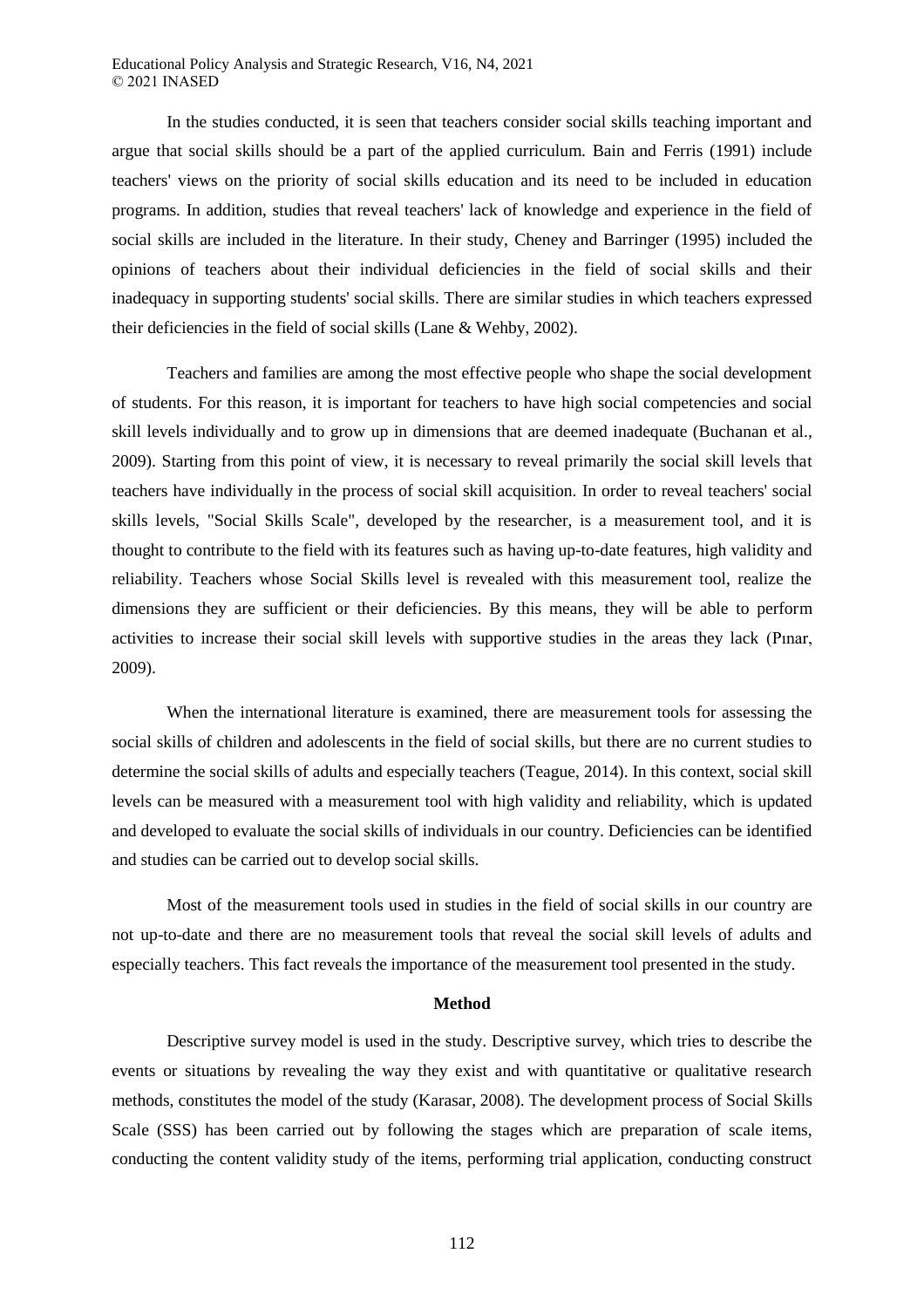validity and reliability studies of scale items. SPSS and LISREL programs are used for validity and reliability analysis of the study.

### **Sampling**

It is considered appropriate that the sample size selected in scale development studies should be between 5 and 10 times the number of items determined. The research was applied to 1064 teachers working in public schools in Çanakkale city center and its districts. There are 244 preschool teachers, 453 classroom teachers, 111 Turkish teachers, 95 Mathematics teachers, 79 Science teachers and 72 Social Studies teachers.

It is stated that the number of samples to be selected from the range between 5000-50000 values should be at least 381 with an allowable error limit of 0,05 (Andersan & Arsenault, 1998). 1064 teachers from six different branches were determined by stratified random sampling. In determining the study group, it is based on the statements of Tabachnick and Fidell (2012), for factor analysis, a sample size of 300 is good, 500 is very good, and a sample size of 1000 is excellent. A sample size of 1000 has been reached. Random sampling without determining any probability refers to a stratified random sample selection where there are substrates and groups in a particular population (Pagano & Gouvreau, 1993).

A total of 1064 teachers voluntarily participated in the research, including 600 teachers in the first stage of the study and 464 teachers in the second stage. In the tables below, there are tables showing the sample numbers of teachers by branch, professional year and place of duty.

| <b>Branch</b>         | Sample |       |  |  |  |
|-----------------------|--------|-------|--|--|--|
|                       | N      | $\%$  |  |  |  |
| Preschool Teacher     | 244    | 22.9  |  |  |  |
| Classroom Teacher     | 463    | 43.5  |  |  |  |
| Turkish Language      | 111    | 10.4  |  |  |  |
| <b>Social Studies</b> | 72     | 6.8   |  |  |  |
| Sciences              | 79     | 7.4   |  |  |  |
| Mathematics           | 95     | 8.9   |  |  |  |
| Total                 | 1064   | 100,0 |  |  |  |

| Table 1.Sample Numbers of Teachers According to Branches |  |  |  |  |
|----------------------------------------------------------|--|--|--|--|
|----------------------------------------------------------|--|--|--|--|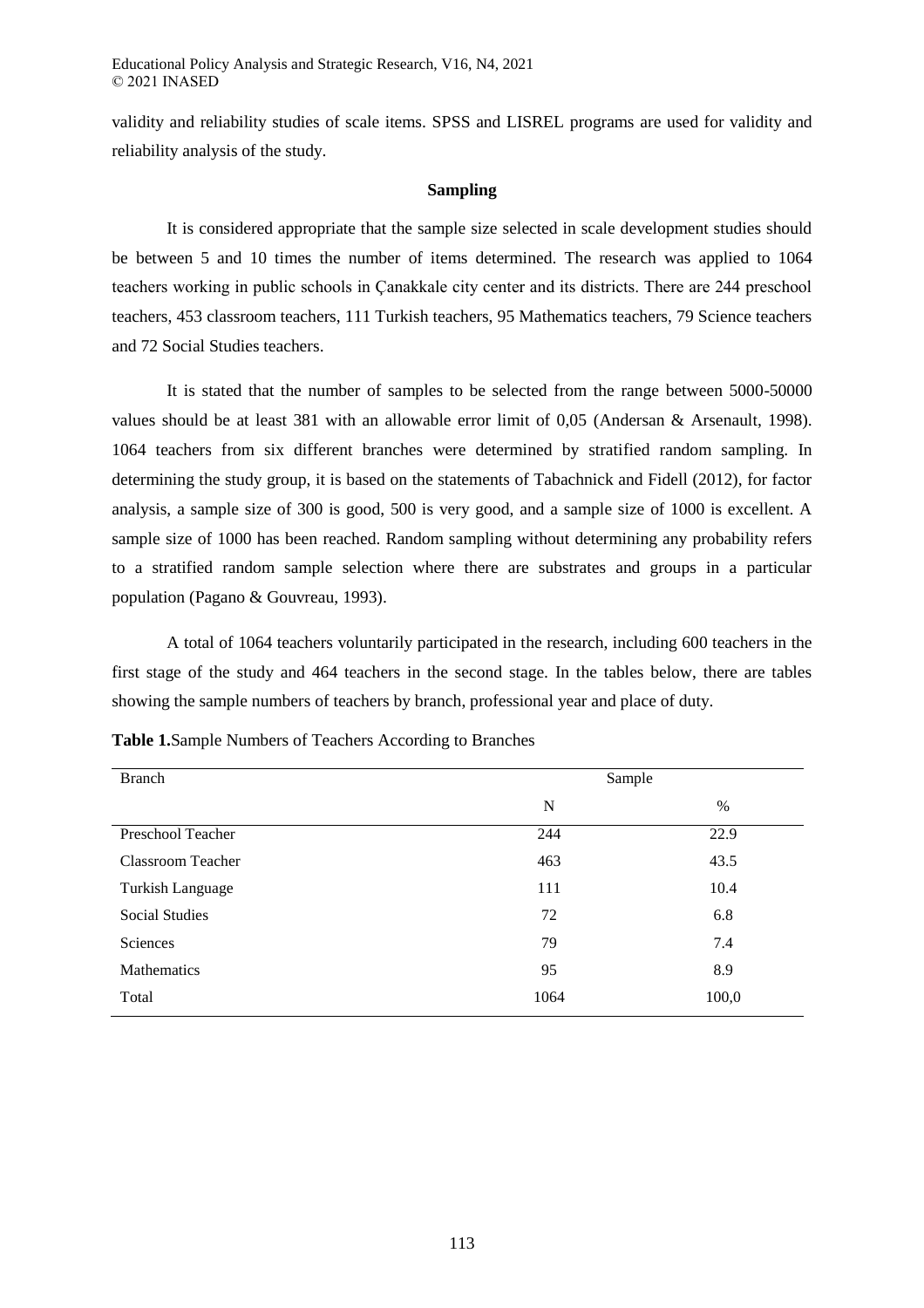| Precedence    | Number of Teachers according to Years of | $\%$  |
|---------------|------------------------------------------|-------|
|               | Duty                                     |       |
| $1-10$ years  | 262                                      | 24,6  |
| $10-20$ years | 457                                      | 43,0  |
| $+20$ years   | 345                                      | 32,4  |
| Total         | 1064                                     | 100,0 |

## **Table 2.**Sample Numbers of Teachers According to Years of Professional Duty

**Table 3.** Sample Numbers of Teachers According to Their Places of Duty

| Place of Duty       | Number of Teachers | $\%$  |
|---------------------|--------------------|-------|
| Center of Çanakkale | 468                | 44,0  |
| Ayvacık             | 29                 | 2,7   |
| Biga                | 246                | 23,1  |
| Gelibolu            | 124                | 11,7  |
| Lapseki             | 87                 | 8,2   |
| Bayramiç            | 31                 | 2,9   |
| Çan                 | 45                 | 4,2   |
| Yenice              | 34                 | 3,2   |
| Total               | 1064               | 100,0 |

## **Item Pool**

Before the scale items appeared, the relevant literature was scanned, and Social Skills themed studies were carried out in Turkey and abroad. The behaviors that can be defined as Social Skills were determined and 124 items were included in the scale item pool under different sub-dimensions. The item pool, consisting of positive and negative examples, is submitted to the expert opinion to test the content validity. The scale is prepared in 5-point Likert type and it is scored as (1) Absolutely Disagree, (2) Disagree, (3) Undecided, (4) Agree, (5) Completely Agree.

## **Expert Opinion (Content Validity)**

The scale items put forward by the researchers are submitted to expert opinion in order to evaluate the content validity. In line with the comments and suggestions of three faculty members in the field of Educational Sciences, two lecturers in the field of assessment and evaluation and three lecturers in the field of psychological counseling and guidance, and two teaching assistants from the department of Turkish language, the 87-item scale are made ready for application by removing some items from the 124-item pool.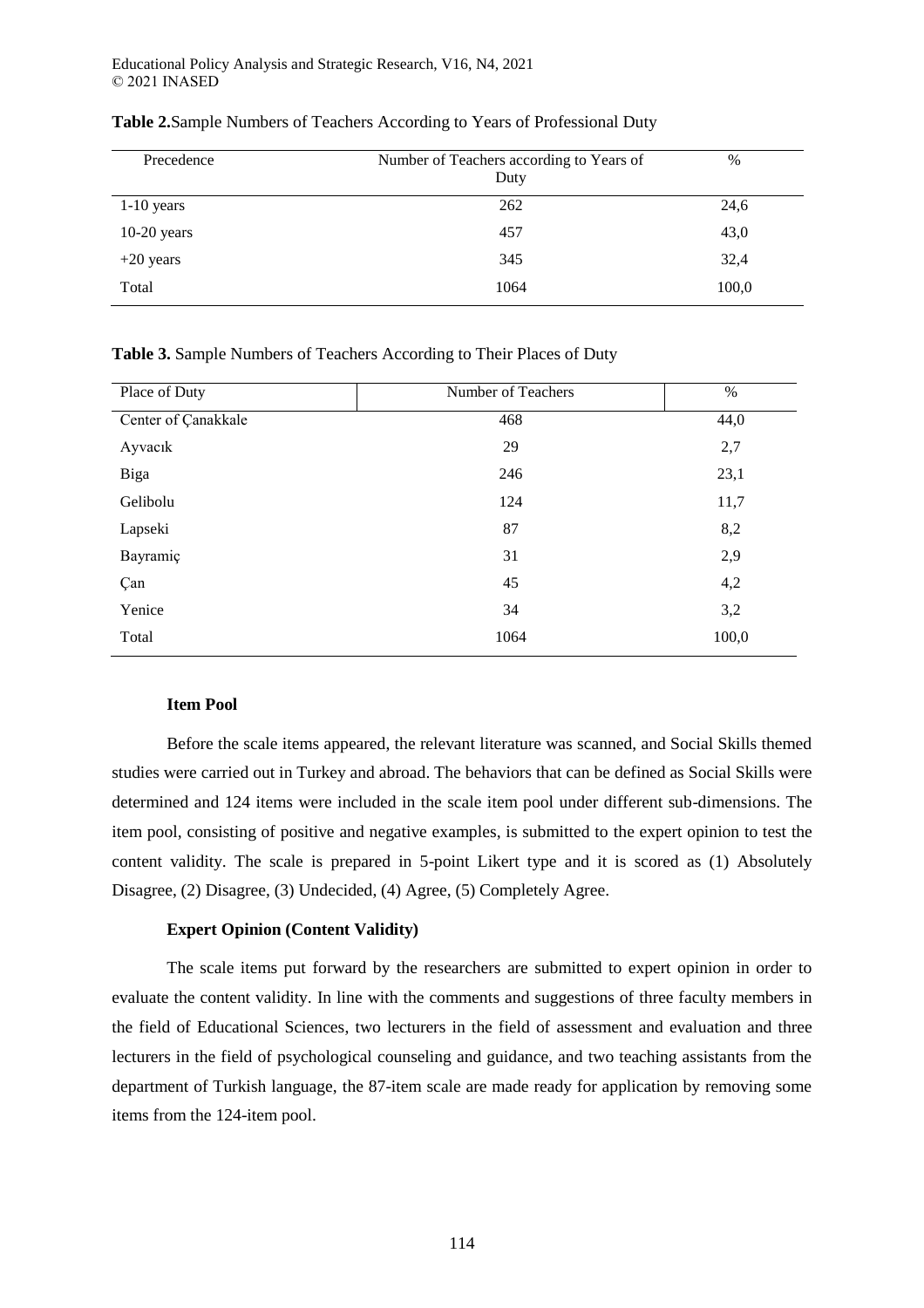#### **Factor Analysis**

During the development process of the Social Skills Scale, the factor structure of the scale is tested by Exploratory Factor Analysis and Confirmatory Factor Analysis. In the exploratory factor analysis, in order to reveal the conceptual structure of the scale, statistical processes including scale items are carried out in order to test items (Büyüköztürk, 2012). With Confirmatory Factor Analysis, the goodness of fit between the data of the scale and the factor structure is examined. For that purpose, x²/sd, AGFI, GFI, CFI, RMSEA and SRMR values are examined and evaluations are made on how meaningful it is according to the fit index limits in the subtitle.

The draft scale created in this study was applied to 600 teachers in the first application, and exploratory factor analysis was made on the data obtained. In accordance with the analysis results, the final version of the scale was created with items that provide structure validity. In the second application, the final version of the scale was applied to 464 teachers and confirmatory factor analysis was made.

#### **Reliability Calculation**

The reliability of the scale was examined by calculating the Cronbach's Alpha reliability coefficients of all items and sub-dimensions of the scale, and by evaluating the Cronbach's Alpha coefficients and piece-whole correlations during the analysis of the data.

#### **Findings**

#### **Generation of the Item Pool**

In the study aiming to determine the social skill levels of teachers, social skill behavior expressions were tried to be determined. For that reason, interviews were made with 20 teachers from six different branches by asking open-ended questions on social skills. The related literature, national and international studies were scanned to form the Social Skills behavior statements. Many social skills behavior statements were determined in line with the opinions of field experts. While determining the behavioral expressions, social skills were tried to be contextualised with all dimensions.

The behavioral expressions revealed were reviewed in terms of content, simplicity and understandability and necessary corrections were made. Some items were removed and 124 items were determined. 124 items, created for the scale at the first stage, were presented to domain experts' opinions. The number of items was reduced to 87 items in line with expert opinions and recommendations. The Social Skills Scale (SSS) consists of two parts with 87 items related to personal knowledge and social skills behavior. In the first stage, SSS is applied to 600 teachers who are pre-school, classroom teachers, Turkish, Social Studies, Science and Mathematics teachers.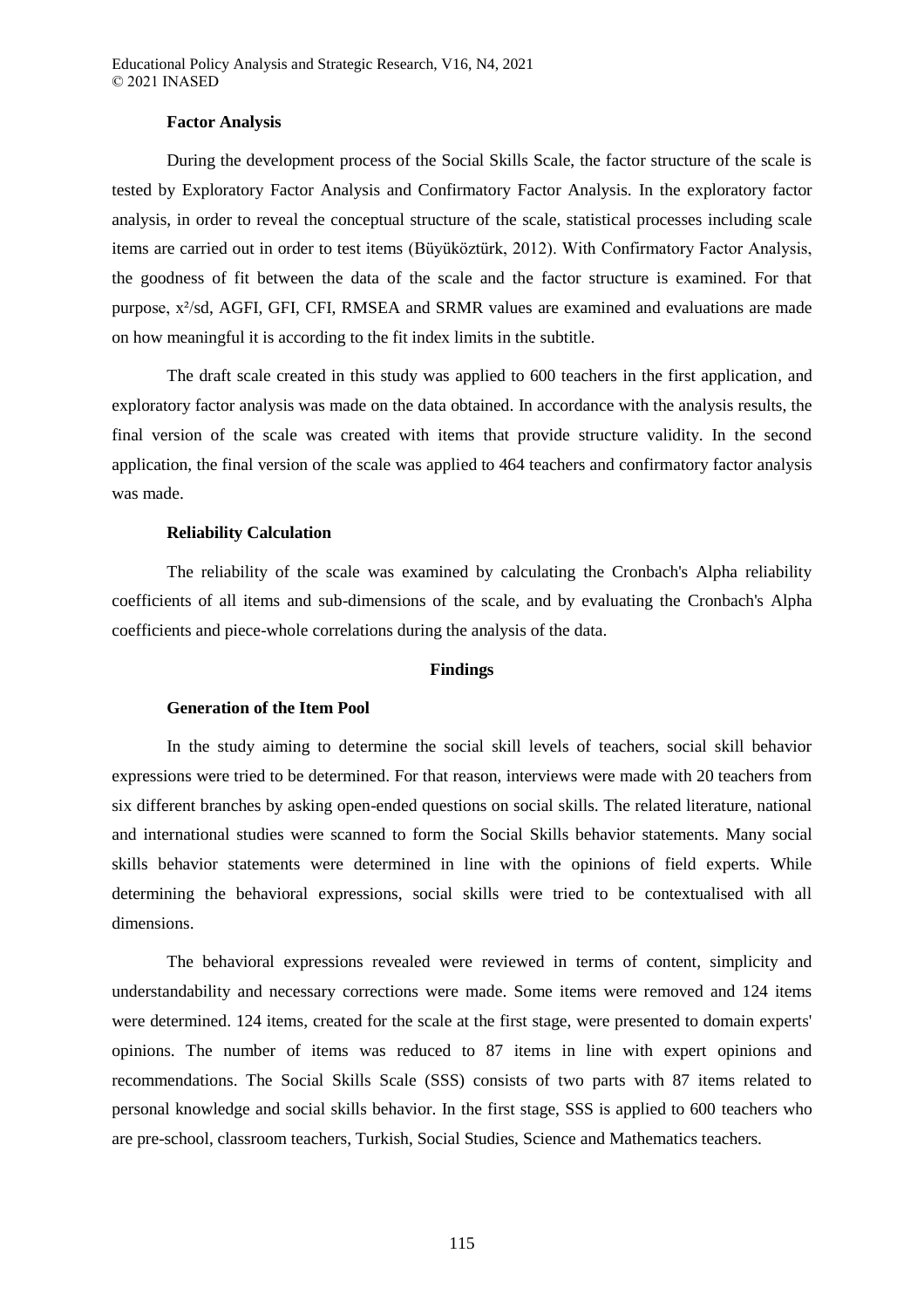|                           |     | Sample |
|---------------------------|-----|--------|
| <b>Branch</b>             | N   | $\%$   |
| Pre-school Teacher        | 149 | 24.8   |
| <b>Classroom Teachers</b> | 257 | 42.8   |
| <b>Turkish Teachers</b>   | 62  | 10.3   |
| <b>Social Studies</b>     | 39  | 6.5    |
| Science                   | 41  | 6.8    |
| Mathematics               | 52  | 8.7    |
| Total                     | 600 | 100.0  |

### **Table 4.** Sample Number of Teachers by Branches

## **Findings Related to the Validity of the Scale**

Exploratory Factor Analysis (EFA) is used to determine the factor structure of the scale and to examine the construct validity in this way. As a result of the Barlett test, it is determined that there is a relationship between variables subjected to (p=0,000<0, 05) factor analysis. As it can be seen in Table 5, as a result of the test it is determined that the sample size (KMO=,60 and over) is sufficient for factor analysis.

**Table 5.** KMO and Barlett's Test

| Kaiser-Meyer-Olkin Measure of Sampling Adequacy |                    | .912     |
|-------------------------------------------------|--------------------|----------|
|                                                 | Approx. Chi Square | 7513,987 |
| Bartlett's Test of Sphericity                   | Df                 | 630      |
|                                                 | Sig                | ,000     |

As a result of the transaction, it is seen that among the 36 items in the scale; 7 items have a high load value in the first factor, 8 items receive high load value in the second factor, each 5 items have a high load value in the third factor, the fourth factor and the fifth factor, and each 3 items receive high load values in the sixth and seventh factors. It is determined that item factor loads of the scale items range from .47 to .84 and consist of 7 factors.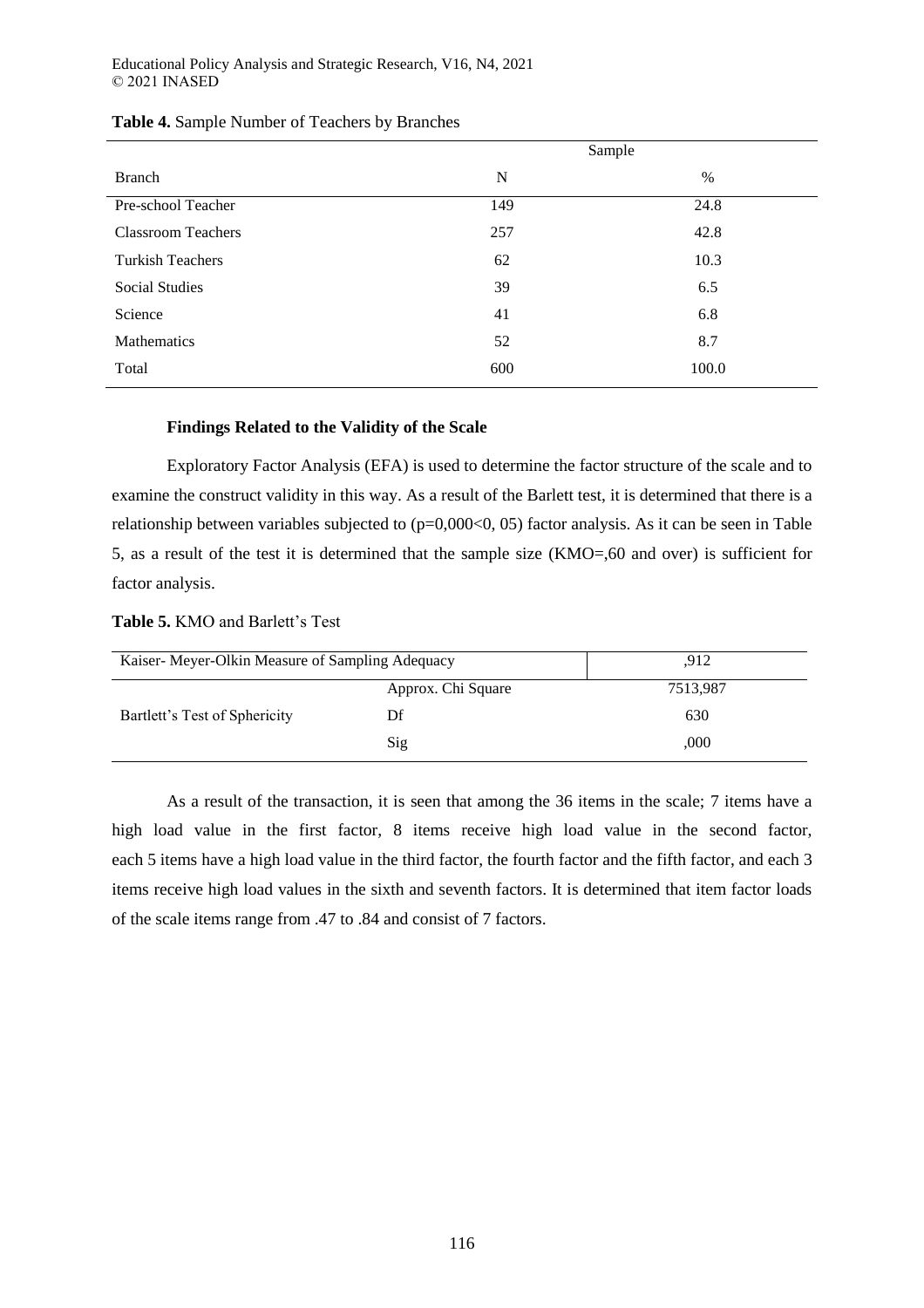



**Table 6**. EFA Results (Factor Loads of the Items of Social Skills Scale (SSS))

| $\frac{1}{15/1}$ IS/1            | COHESION<br>SOCIAL | SELF CONTROL | COMMUNICATI<br>VERBAL<br>$\lesssim$ | COOPARATION | PARTICIPATION | COMMUNICATI<br><b>NONVERBAL</b><br>$\rm \stackrel{>}{\rm \sim}$ | RESOLUTION<br>CONFLICT |
|----------------------------------|--------------------|--------------|-------------------------------------|-------------|---------------|-----------------------------------------------------------------|------------------------|
|                                  | ,69                |              |                                     |             |               |                                                                 |                        |
| $I36/2$                          | ,69                |              |                                     |             |               |                                                                 |                        |
| I69/3                            | ,68                |              |                                     |             |               |                                                                 |                        |
| $I56/4$                          | ,66                |              |                                     |             |               |                                                                 |                        |
| $I12/5$                          | ,64                |              |                                     |             |               |                                                                 |                        |
| $I14/6$                          | ,60                |              |                                     |             |               |                                                                 |                        |
| $\ensuremath{17}/\ensuremath{7}$ | ,52                |              |                                     |             |               |                                                                 |                        |
| $I53/8$                          |                    | ${,}72$      |                                     |             |               |                                                                 |                        |
| $I45/9$                          |                    | ,69          |                                     |             |               |                                                                 |                        |
| $I49/10$                         |                    | ,66          |                                     |             |               |                                                                 |                        |
| $I51/11$                         |                    | ,63          |                                     |             |               |                                                                 |                        |
| I39/12                           |                    | ,62          |                                     |             |               |                                                                 |                        |
| $I50/13$                         |                    | ,59          |                                     |             |               |                                                                 |                        |
| $\rm I72/14$                     |                    | ,54          |                                     |             |               |                                                                 |                        |
| $I86/15$                         |                    | ,47          |                                     |             |               |                                                                 |                        |
| I4/16                            |                    |              | ,76                                 |             |               |                                                                 |                        |
| $I3/17$                          |                    |              | $,73$                               |             |               |                                                                 |                        |
| $I2/18$                          |                    |              | $,70\,$                             |             |               |                                                                 |                        |
| I1/19                            |                    |              | ,51                                 |             |               |                                                                 |                        |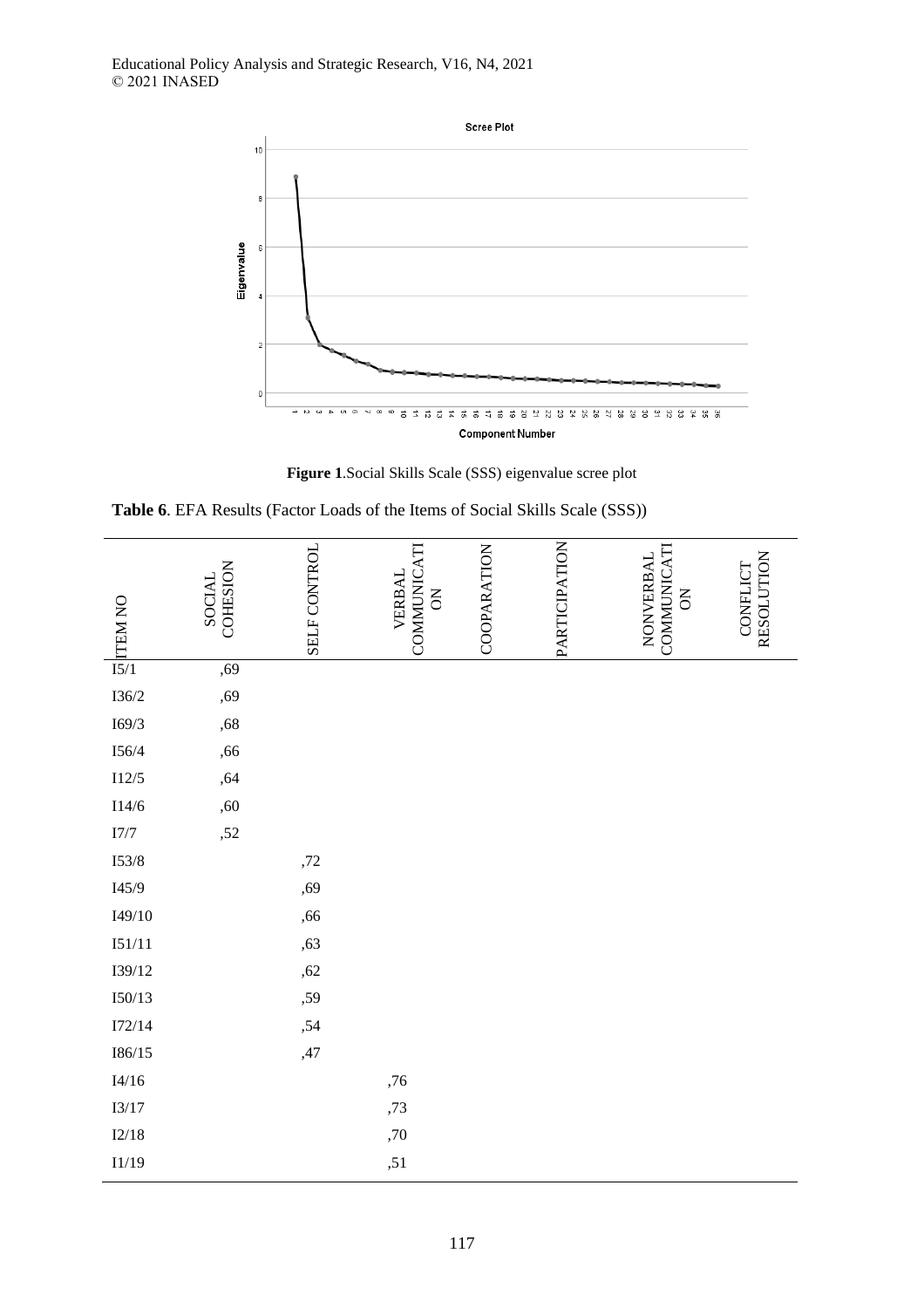| I16/20        | ,49   |         |       |     |
|---------------|-------|---------|-------|-----|
| I79/21        | ,76   |         |       |     |
| $I66/22$      | ,65   |         |       |     |
| <b>I87/23</b> | ,63   |         |       |     |
| I78/24        | $,60$ |         |       |     |
| $I65/25$      | ,56   |         |       |     |
| <b>I80/26</b> |       | ${,}78$ |       |     |
| I24/27        |       | $,68$   |       |     |
| I81/28        |       | ,64     |       |     |
| I82/29        |       | ,62     |       |     |
| I23/30        |       | ,52     |       |     |
| I9/31         |       |         | ,84   |     |
| $I6/32$       |       |         | $,82$ |     |
| $I10/33$      |       |         | ,53   |     |
| I43/34        |       |         |       | ,73 |
| I44/35        |       |         |       | ,64 |
| I38/36        |       |         |       | ,58 |

Educational Policy Analysis and Strategic Research, V16, N4, 2021 © 2021 INASED

\*\*p<0.01

These factors explain 54.73% of the total variance. In the studies conducted in the field of Social Sciences, it is considered sufficient if the variance values explained by the scale items are over 50% (Kara, 2010).

When the items that make up the factors are examined in detail, the relevant areas of the factors are examined and evaluated. They are named as "Social Cohesion, Self-control, Verbal Communication, Cooperation, Participation, Nonverbal Communication, and Conflict Resolution".

While developing the Social Skills Scale, the factor structure of the scale is examined with the Explanatory Factor Analaysis. In the Explanatory Factor Analysis, factors are put forward by examining the connections between variables. It aims to evaluate whether the factors created and the variables examined in Confirmatory Factor Analysis are compatible with the data or not. Many fit statistics are used to evaluate the validity of the model in Confirmatory Factor Analysis (CFA). The most used of these are Chi-Square Goodress Test (x²), Goodress of Fit Index (GFI), Adjusted Goodress of Fit Index (GFI), Rood Mean Square Residuals (RMR or RMS), and Rood Mean Square Errors of Appsoximation (RMSA). Pearson Coefficient of Correlation is used to calculate the correlations between scale scores.

It has been tried to determine whether there is a significant difference between the Social Skill Levels of the teachers according to gender, seniority, branch and the location of the school by using the necessary statistical tests. In the second phase of the study, Confirmatory Factor Analysis (CFA) is applied to examine the compatibility of the seven-factor structure, emerging with the Explanatory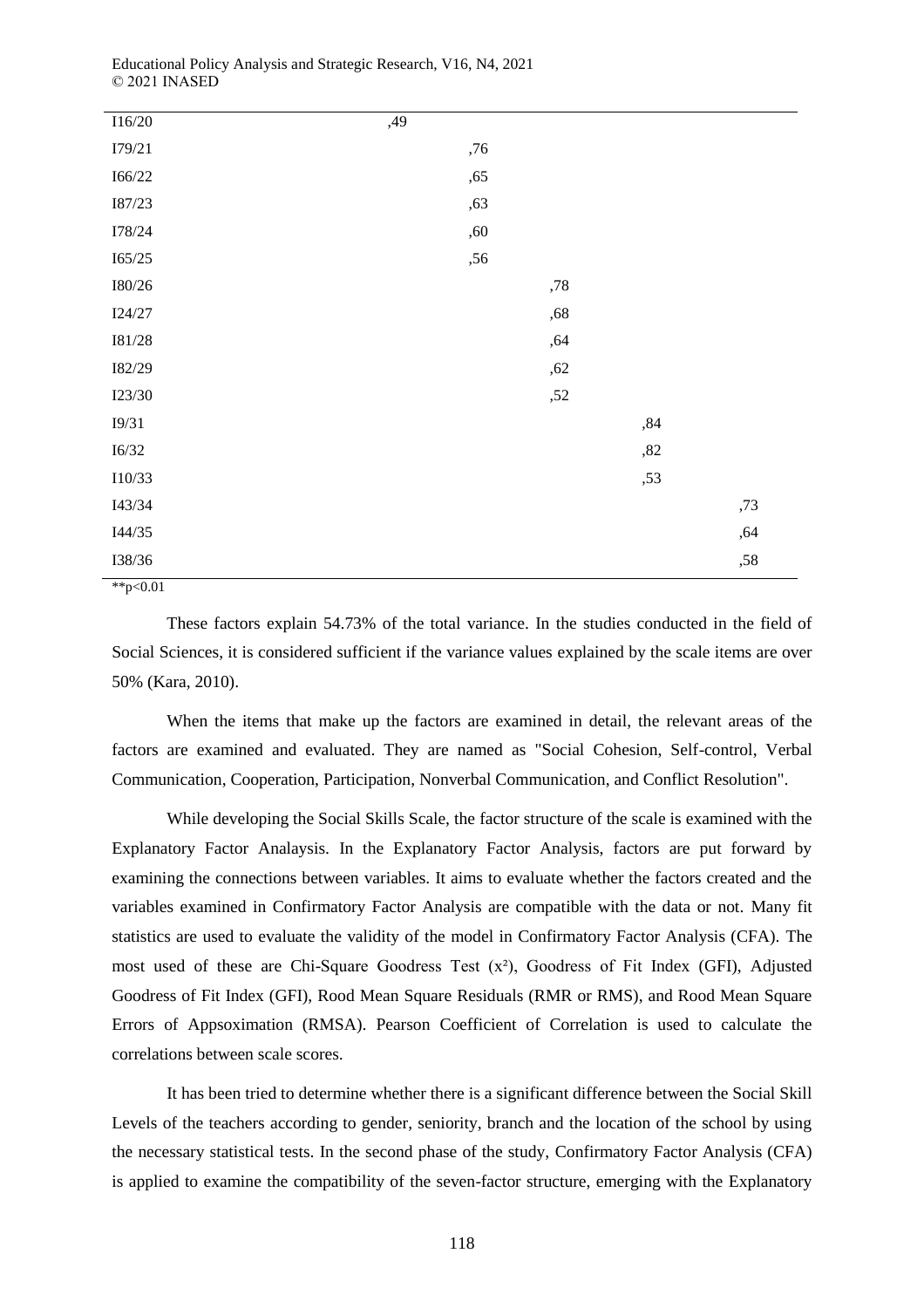Educational Policy Analysis and Strategic Research, V16, N4, 2021 © 2021 INASED

Factor Analysis (EFA), with the data. It is determined by the confirmatory factor analysis whether the factors created by the Exploratory Factor Analysis are compatible with the factor structures proposed by the hypothesis or not. As a result of the CFA application, fit indexes are found as  $x^2$ =1352,31 (sd=573,p<,001), (x²/sd)=2,35 RMSEA=,054, RMS/RMR=0,049 Standardized RMR=0,065 GFI=0,85 ve AGFI==,83. The coefficients of item-factor relationships calculated with CFA are shown in;

| Fit Indices    | <b>Adaptive Value</b> |
|----------------|-----------------------|
| <b>CMIN/DF</b> | 2,35                  |
| <b>GFI</b>     | ,859                  |
| <b>CFI</b>     | ,875                  |
| <b>AGFI</b>    | ,836                  |
| <b>NFI</b>     | ,803                  |
| <b>RMSEA</b>   | ,054                  |
| <b>SRMR</b>    | ,0652                 |

**Table 7.** Fit Indices of the Factor Structure of the Scale



**Figure 2.** In Figure I, The relationships between the factors in the model and the items of the factors are schematized.

Lines extending from factors to the items and values on these lines state the influence quantity of the factors. The values on lines extending from outside to items express variance ratios that cannot be explained by items. When the relationship coefficients between the factors and the items,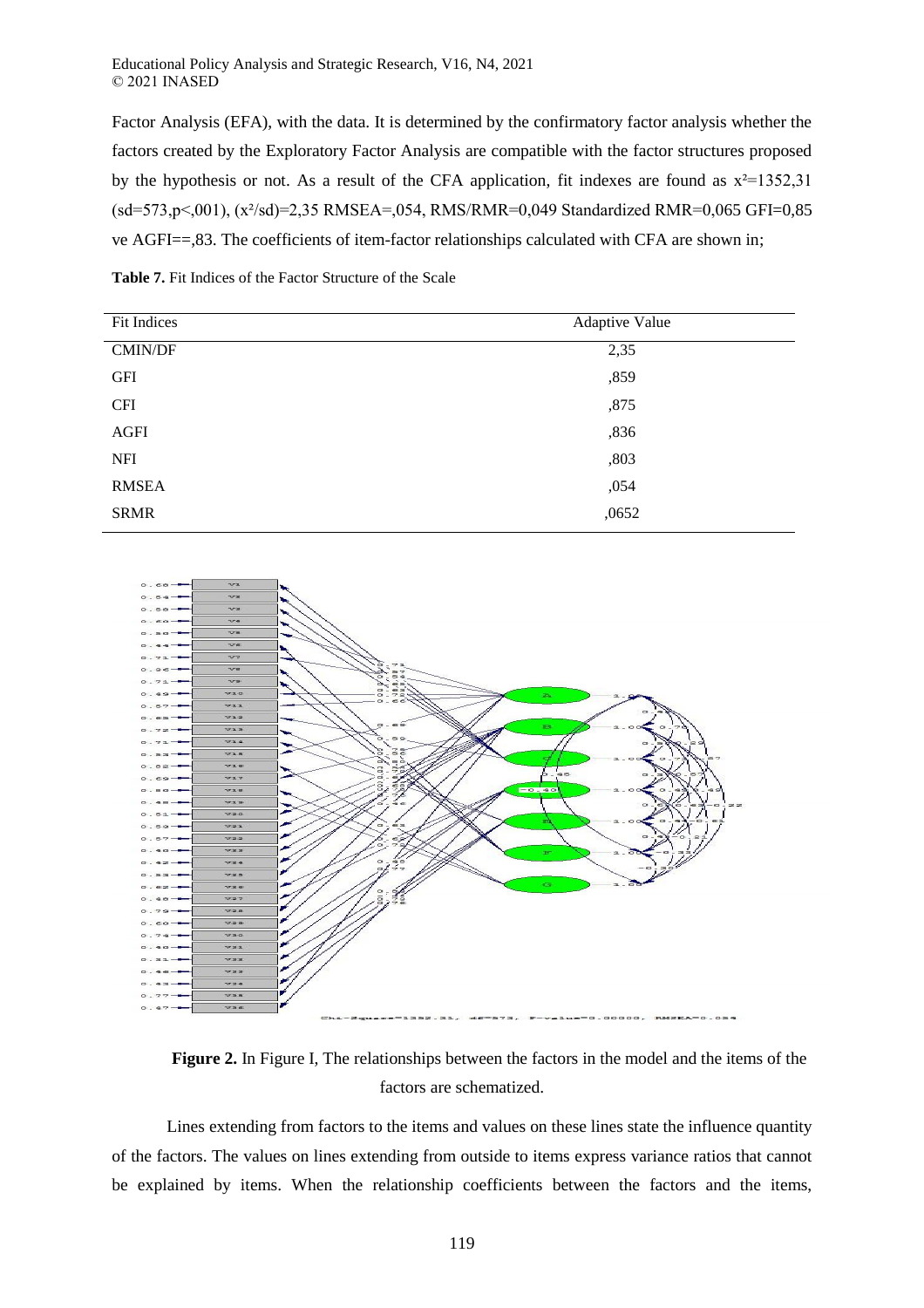belonging to the factors, are examined in Figure I, it is seen that the values of all items are greater than 30 and change between 0.46 and 0.88 in Figure I. The factor loads of the items in the 'Social Cohesion' factor are seen as 0.71-0.54- 0.72-0.66-0.69-0.68-0.46. It is seen that all the relationships between factor and item are meaningful at 01 level.

It shows acceptable perfect fit if Chi-square statistic is  $x^2/df \le 2$ , and shows acceptable fit if Chi-square statistic is x²/df<3. (Kelloway, 1998) In Goodness of Fit index (GF) and Comparative Fit Index (CFI), values of 0.90 or higher indicate acceptable fit. Root Mean Square Error OF Approximate (RMSEA) values between 0 and 10 determine acceptable values (Bryne, 2001; Stevens,2001).

### **Findings Related to the Reliability of the Scale**

In order to determine the reliability of the scores, obtained with the Social Skills Scale (SSS) so as to determine the accuracy of the measurement, Cronbach alpha internal consistency coefficient of all scale items and sub-dimensions is examined. Alpha values, as indicated in Table 8 below, are, 87 for the whole scale. For the factors, it is seen that they take values between, 50 and, 84. Having a value higher than 30, item-total correlations show that the reliability of the scale items is high (Büyüköztürk, 2012). As a result of the findings, it is concluded that the internal consistency coefficients of the scale items and factors are sufficient, and coherent measurements are made.

| Factors                     | Item Number | Cronbach's alfa |
|-----------------------------|-------------|-----------------|
| Social Cohesion             | 7           | ,840            |
| Self-control                | 8           | ,829            |
| <b>Verbal Communication</b> | 5           | ,767            |
| Cooperation                 | 5           | ,718            |
| Participation               | 5           | ,767            |
| Nonverbal Communication     | 3           | ,719            |
| Conflict                    | 3           | ,502            |

**Table 8.** Social Skills Scale (SSS) Internal Consistency Levels

#### **Conclusion, Discussion And Recommendation**

Since the desired value is specified as 1 in the KMO test, values close to this value are accepted as very good values. The achieved values should not be less than 0.50 (Tavşancıl, 2019). The KMO value of 0.912 obtained in the study shows that the data set is an excellent value for factor analysis. The value found as a result of the Bartlett test analysis was found to be significant ( $p<0.01$ ). It was determined that the correlation between variables, which determines the suitability of the data set for factor analysis, is at a high level (Büyüköztürk et al., 2008).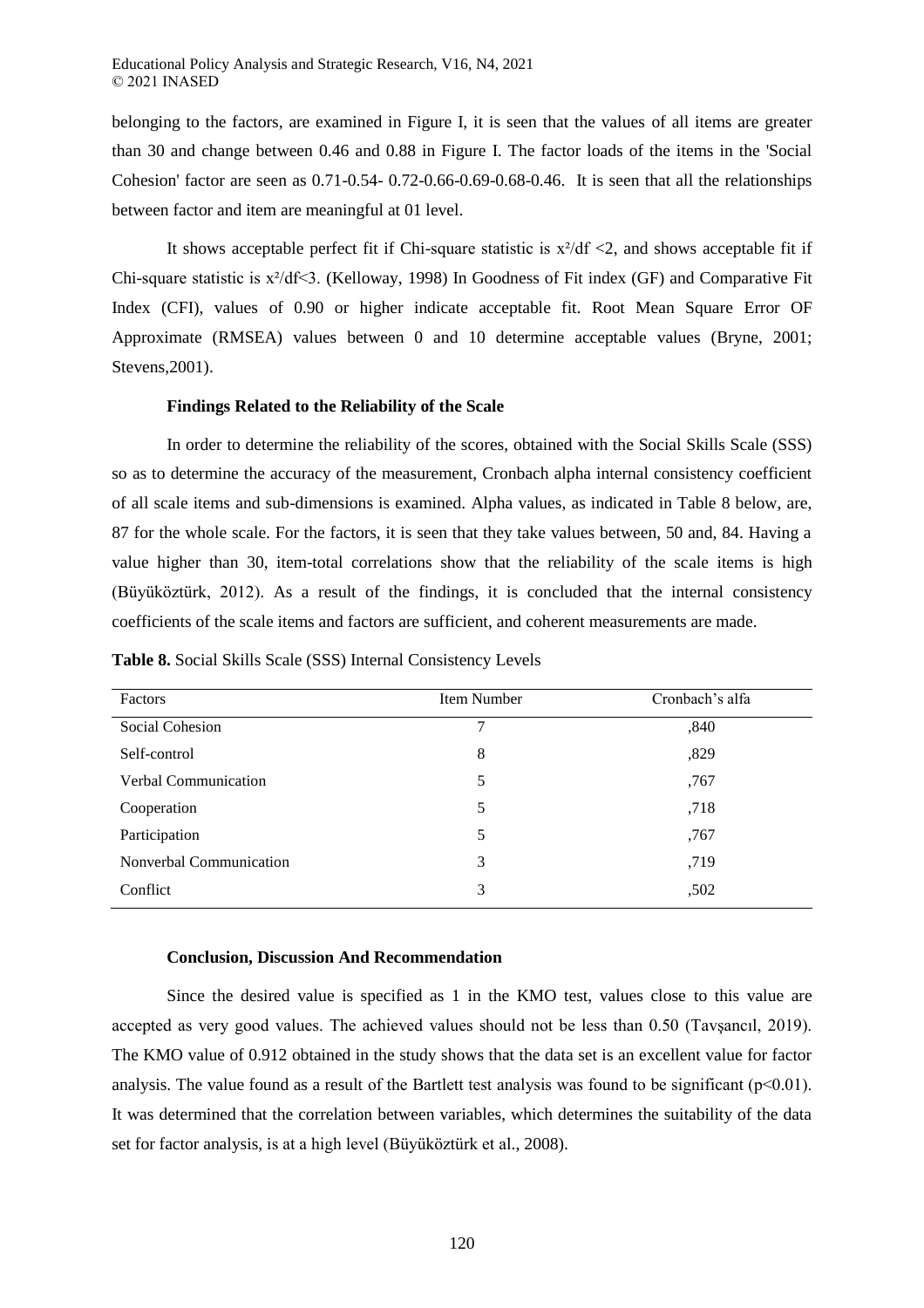The factor number of the scale was determined and factor analysis was repeated. The item factor load values of the factors were examined. The item factor loading value is required to be 0.45 and higher (Tabachnick & Fidell, 2012). Accordingly, an item which the factor loading value is under (0.45) was removed from the scale.

A measurement tool with high validity and reliability is developed so as to determine the social skill levels of teachers. 87 items in the item pool are applied. As a result of the evaluation of the obtained data by Exploratory Factor Analysis, items with factor loads below, 30 are removed from the scale. The 36-item scale is made ready to be applied in its final form. It is determined that 7 of the scale items have high load value on the first factor, 8 items have high load value on the second factor, and 5 items have high load value on the third, fourth and fifth factor, and 3 items have high load values on the sixth and seventh factors. Factor load values of scale items are expressed as, 60 and above as high, and, 30-50 as medium level (Kline, 2000). It is stated that a factor load value of 45 and above is a good measure. With the 36-item scale developed by Tabachnick and Fidell (2012), it is determined that the factor load values of the items take a good level. To determine the reliability of the scale, Cronbach's alpha reliability coefficients for all scales and dimensions were calculated. The reliability coefficient for the whole scale was found to be 0.87.

It was determined that 7 factors in the scale clarified 54.73% of the total variance. According to Büyüköztürk (2012), it should explain at least 30% of the total variance. In a scale with more than one factor, scale items should be able to explain 40% to 60% of the total variance (Çokluk et al., 2010). The factor loading values of the items in the scale vary between 0.47 to 0.84. If these values are significant, it means that there is a significant relationship between the observed and latent variables.

In the scale, there are seven items measuring the sub-dimension of social adaptation which can be expressed as social skills behavior indicators, 8 items measuring the dimension of 'selfcontrol', 5 items measuring the dimension of 'Verbal Communication', 5 items measuring the dimension of 'Collaboration', 5 items measuring the 'Participation' sub-dimension, 3 items measuring the 'Nonverbal Communication' sub-dimension, 3 items measuring the 'Conflict Resolution' subdimension. In the study, it is concluded that the Social Skills Scale (SSS) consisting of 36 items and 7 sub-dimensions is a valid and reliable measurement tool for measuring the social skill levels of teachers.

Teachers who have the responsibility of being role models for students should have all the skills that should be gained to students through education. Therefore, they should have social skills especially themselves. It is very important for the new generation to make these gained skills a part of their own lives and the lives of students. In the literature, there are researches that measure and improve the Social Skills Levels of university students, pre-school, middle school and secondary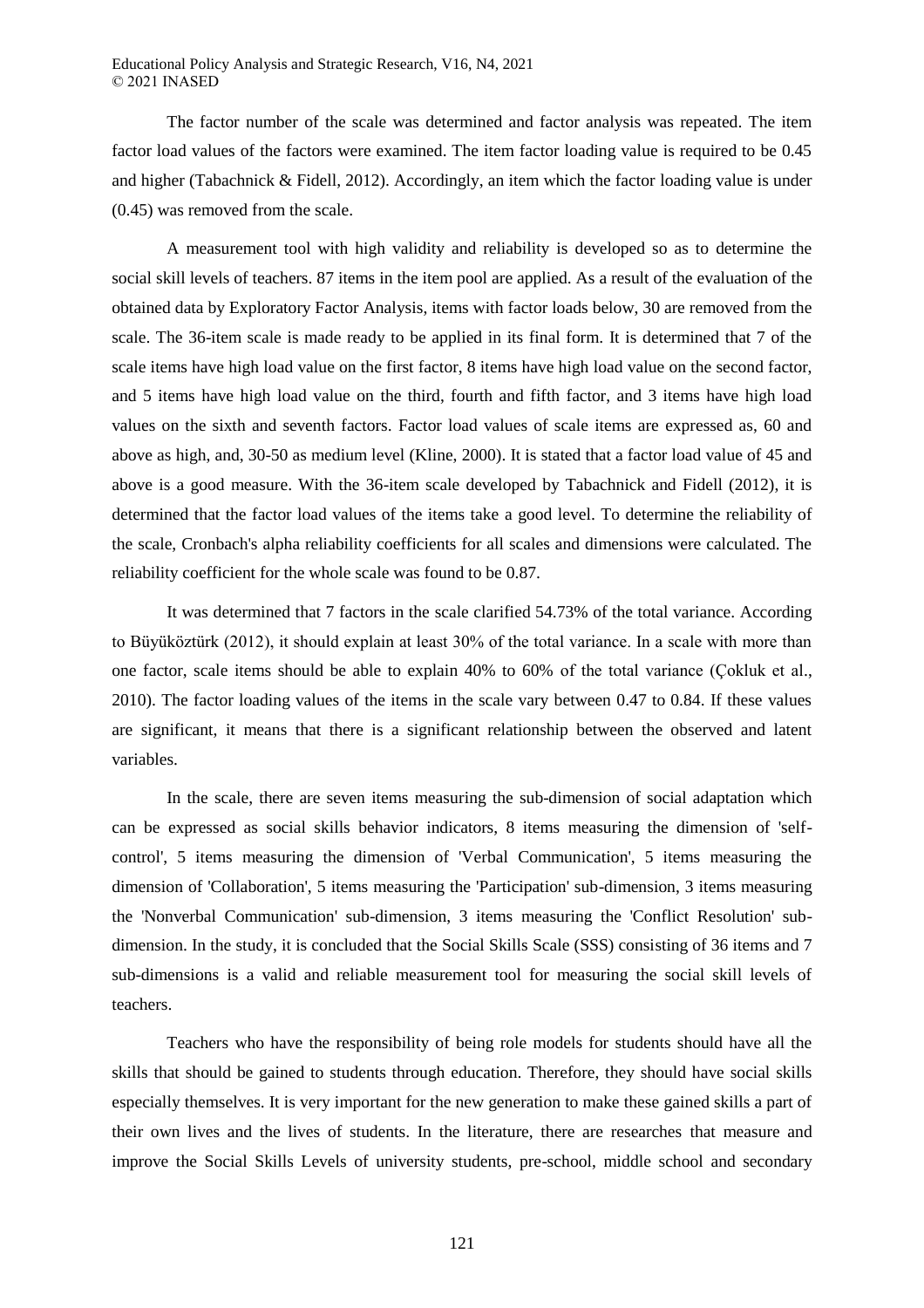school education students (Fischer, 2004; Simons, et al., 1991; Humprey, et al., 2011; Seven ve Yoldaş, 2007; Phillipsen, et al., 1999; Aktı, 2011; Dicle, 2006). Program development studies to increase their social skill levels like (Durualp & Aral, 2010; Denham & Burton, 2003).

For example; Yalçın (2002), emphasizes the importance of social skill behavior in preschool in his study, in which he examines the Social Skills levels of preschool teachers, and focuses on the effect of social skill levels of teachers on the social skill acquisition process (Liman, 2017). However, studies evaluating the social skill levels of teachers are not taken place enough in the field. In the literature, there are more studies on students' social skills. Studies examining teachers' social skills and social skill behaviors are Uçar (2010), Winemiller (2006), Kara (2003), Hamarta (2009), Kılıç (2019), Warga (1996), Tepeli and Arı (2011), Novak, et al., (2016).

Before doing social skills training activities, it is necessary to make a diagnosis in order to determine their characteristics. However, as a result of these evaluations, realistic goals can be formed regarding what the person will learn in the future (Bacanlı, 1999; Goodwin, 1999; Gresham &Elliot, 2008; Kelly, 2017; Merrel & Gimpel, 1998; Strain & Odom, 1986).

The limitations of the application of the measurement tool, the subjective answers to the questions while answering the scale questions, the effects of perceptions and emotions on the answers given, affect these scales, which are used to convert them into numerical data and cause some errors (Avcıoğlu, 2007; Özgüven, 1994).

The most important result of the research is the development of a domestic measurement tool that can measure the social skill level of adults A new scale based on teacher evaluation has been added to the literature. It is thought that this scale, which was developed due to the lack of a scale for adults in the field of social skills, will encourage other scale development studies for the area. It is thought that the scale, which is an up-to-date measurement tool with high validity, reliability and developed to reveal the social skill levels of teachers, different from the social skill levels of students especially in this field, will contribute to the field.

#### **References**

- Aktı, S. (2011). *İlköğretim sekizinci sınıf öğrencilerinin medya okuryazarlığı ile sosyal beceri düzeyleri arasındaki ilişkinin belirlenmesi* [Yayımlanmamış Yüksek Lisans Tezi]. Fırat Üniversitesi.
- Anderson, G., & Arsenault, N. (1998). *Fundamentals of educational research* (2nd ed.). Routhledge.
- Anderson, J.C., & Gerbing D.W. (1984). The effect of sampling error on convergence, improper solutions, and goodness-of-fit indices formaximum likelihood confirmatory factor analysis, *Psychometrika, 49*(2), 155-173.
- Avcıoğlu, H. (2007). İşitme engelli çocuklara sosyal becerilerin öğretilmesinde işbirlikçi öğrenme yöntemi ile sunulan öğretim programının etkililiğinin incelenmesi. *Kuram ve Uygulamada Eğitim Bilimleri Dergisi, 7*(1), 93-103.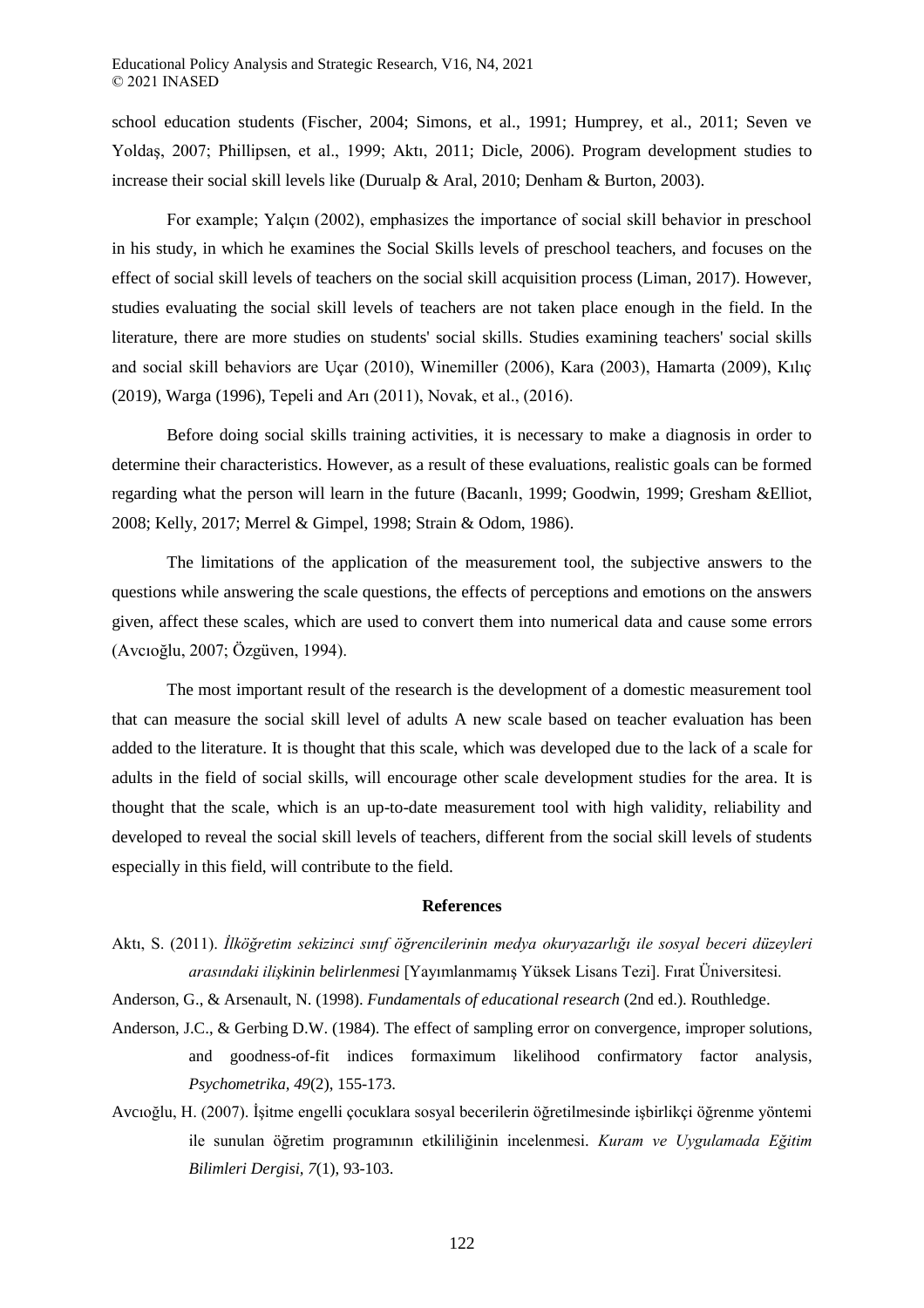Bacanlı, H. (1999). *Sosyal beceri eğitimi.* Nobel Yayın Dağıtım.

- Bain, A., & Farris, H. (1991). Teacher attitudes toward social skills training. *Teacher Education and Special Education, 14*(1), 49-56.
- Bryne, B. M. (2001). Structural equation modeling with AMOS mahwah. Lawrence Erlbaum Associates.
- Buchanan, R., Gueldner, B. A., Tran. O. K., & Merrell, K. W. (2009). Social and emotional learning in classrooms: a survey of teachers' knowledge, perceptions, and practices, *Journal of Applied School Psycholog, 25*(2), 187-203.
- Büyüköztürk, Ş. (2012). Sosyal bilimler için veri Analizi El Kitabı. Pegem Akademi Yayınları.
- Büyüköztürk, Ş., Kılıç-Çakmak, E., Akgün, Ö., Karadeniz, Ş., & Demirel, F. (2008). Bilimsel araştırma yöntemleri. Pegem Akademi Yayınları.
- Cartledge, G., & Milburn, J. F. (1980). Teaching Social Skills To Children. Pergamon Press.
- Cheney, D., & Barringer, C. (1995). Teacher competence, student diversity, and staff training for the inclusion of middle school students with emotional and behavioral disorders, *Journal of Emotional and Behavioral Disorders, 3*(3), 174-182.
- Çokluk, Ö., Şekercioğlu, G., & Büyüköztürk, Ş. (2010). *SPSS and LISREL applications for multivariate statistics for social sciences.* Pegem Academy.
- Denham, S. A., & Burton, R. (2003). *Social and emotional prevention and intervention programming for preschoolers*. Kluwer Academic/Plenum Publishers. http://dx.doi.org/10.1007/978-1-4615- 0055-1
- Dicle, A.N. (2006). *Üniversite öğrencilerinin sosyal beceri düzeylerinin duygusal zekâ düzeyleri ve bazı kişisel özelliklerine göre incelenmesi* [Yayımlanmamış Yüksek Lisans Tezi]. On Dokuz Mayıs Üniversitesi.
- Durualp, E., & Aral, N. (2010). Altı yaşındaki çocukların sosyal becerilerine oyun temelli sosyal beceri eğitiminin etkisinin incelenmesi, *Hacettepe Üniversitesi Eğitim Fakültesi Dergisi, 39*(39), 160- 172.
- Eryaman, M. Y. (2007). From reflective practice to practical wisdom: Toward a post-foundational teacher education. *International Journal of Progressive Education, 3*(1), 87-107.
- Field, A. (2013). *Discovering statistics using IBM SPSS statistics* (4nd ed.). Sage Publications Ltd.
- Fischer, R. (2004). Rewarding employee loyalty: An organizational justice approach, *International Journal of Organizational Behaviour, 8*(3), 486-503.
- Genç, Z., & Tozkoparan, S.B. (2017). Siberaylaklık nedenleri ölçeği: Bir ölçek geliştirme çalışması*, Fırat Üniversitesi Sosyal Bilimler Dergisi, 27*(1), 53-61.
- Goodwin, M. W. (1999). Cooperative learning and social skills: What skills to teach and how to teach them, *Intervention ın School and Clinic, 35*(1), 29-33.
- Gresham, F. M., & Elliott, S. N. (2008). Social skills improvement system rating scales, *Journal of Psychoeducational Assessment, 29*(3) 292-296.
- Hamarta, E. (2009). A prediction of self-esteem and life satisfaction by social problem solving, *Social Behavior and Personality: An International Journal, 37*(1), 73-82.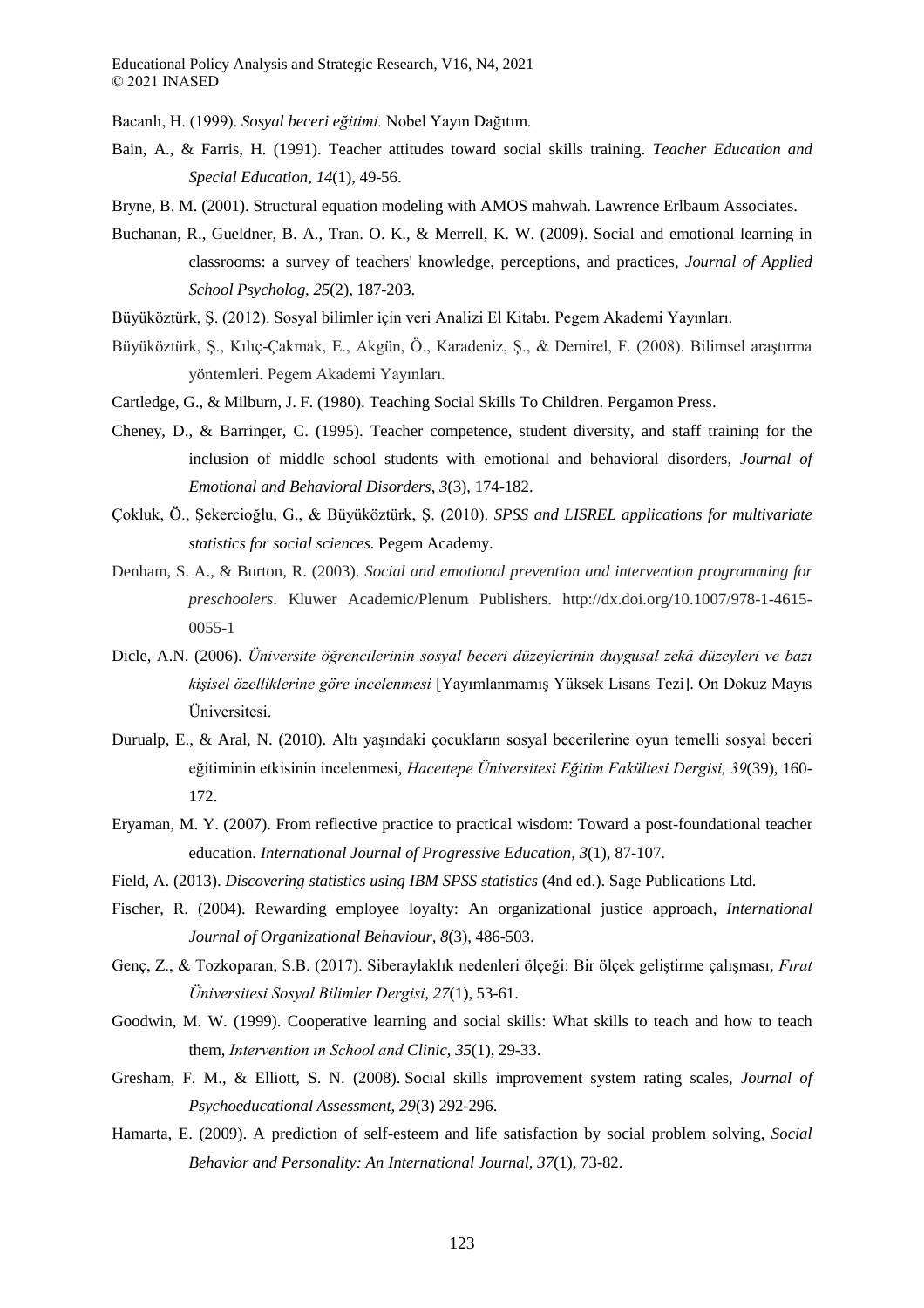- Humphrey, N., Kalambouka, A., Wigelsworth, M., Lendrum, A., Deighton, J., & Wolpert, M. (2011). Measures of social and emotional skills for children and young people: A systematic review. *Educational and Psychological Measurement, 71*(4), 617-637.
- Kara, E. (2003). *Öğretmen ve öğrencilerin sosyal beceri algılarına etki eden faktörler* [Yayımlanmamış Yüksek Lisans Tezi]. Çukurova Üniversitesi.
- Kara, A. (2010). Öğrenmeye ilişkin tutum ölçeğinin geliştirilmesi, *Electronic Journal of Social Sciences, 9*(32), 49-62.
- Karasar, N. (2008). *Bilimsel araştırma yöntemi*. Nobel Yayın Dağıtım.
- Kelloway, E. K. (1998). *Using LISREL for structural equation modeling,* Thousand Oaks. Sage Publishers.
- Kelly, A. (2017). Developing social skills, *Tizard Learning Disability Review, 22*(3), 159-163.
- Kılıç, D. (2019). *Ortaöğretim kurumlarındaki öğrencilerin beden eğitimi ve spor dersine yönelik tutumları ile sosyal beceri düzeyleri arasındaki ilişkinin incelenmesi* [Yayımlanmamış Yüksek Lisans Tezi]. Bartın Üniversitesi.
- Kline, P. (2000). *An easy guide to factor analysis*. Routledge.
- Lane, L. K., & Wehby, J. (2002, Summer). Addressing antisocial behavior in the schools: A call for action, *Academic Exchange Quarterly*, 6, 4-9.
- Liman, B. (2017). *Öz düzenleme beceri eğitimi programının altı yaş grubu çocukların öz düzenleme becerilerine, sosyal duygusal davranışlarına ve sosyal becerilerine etkisinin incelenmesi,* [Yayımlanmamış Doktora Tezi]. Selçuk Üniversitesi.
- Merrel, K. W., & Gimpell, G. A. (1998). *Social skills of children and adolescents*. Lawrence Erlbaum Associates, Inc.
- Morgan, D. L. (1998). Practical strategies for combining qualitative and quantitative methods: applications to health research, *Qualitative Health Research, 8*(3), 362-376.
- Novak, D., Doubova, S. V., & Kawachi, I. (2016, Jun). Social capital and physical activity among Croatian high school students, *Public Health*, 135, 48-55. https://doi.org/10.1016/j.puhe.2016.02.002
- Özgüven, İ. E. (1994). *Psikolojik testler*. Nobel Akademik Yayıncılık.
- Pagano, M., & Gauvreau K. (1993). *Principles of biostatistics*. Duxbury Press.
- Pavri, S., & Monda-Amaya, L. (2001). Social support in inclusive schools: student and teacher perspectives. *Exceptional Children, 67*(3), 391-411.
- Phillipsen, L.C., Bridges, K.S., McLemore, G., & Saponaro, L.A. (1999). Perceptions of social behavior and peer acceptance in kindergarten, *Journal of Research in Childhood Education, 14*(1), 68- 77.
- Pınar, E. (2009). *Kaynaştırma sınıfı öğretmenlerinin sosyal becerilere ilişkin beklentileri ve sosyal beceri öğretim programının öğretmen çıktıları üzerindeki etkililiğinin incelenmesi* [Yayımlanmamış doktora tezi]. Ankara Üniversitesi.
- Riggio. R.E. (1986). The assessment of basic social skills, *Journal of Personality and Social Psychology, 3*(51), 649-660.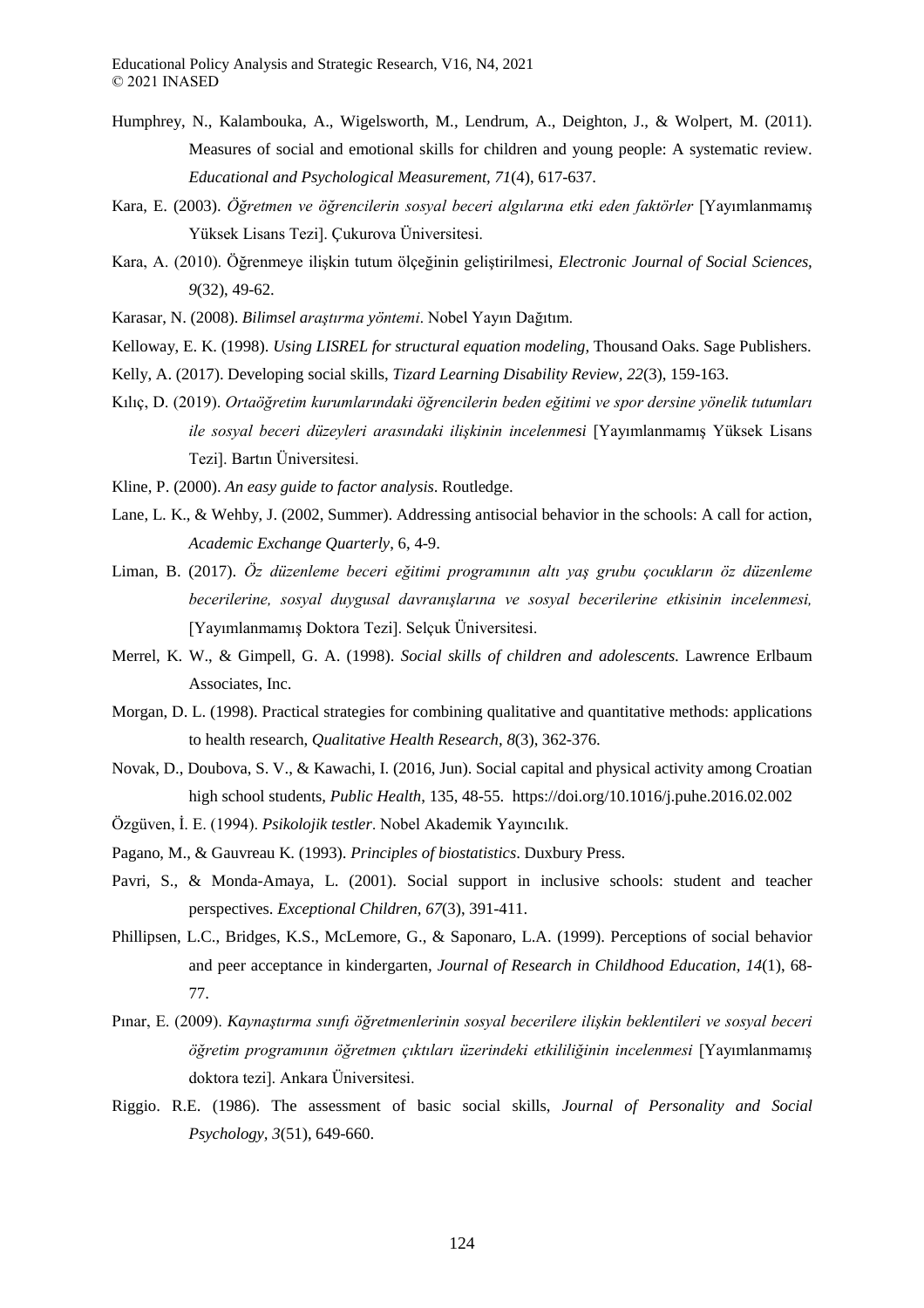- Seven, S., & Yoldaş, C. (2007). Sınıf öğretmeni adaylarının sosyal beceri düzeylerinin incelenmesi. *Yüzüncü Yıl Üniversitesi Eğitim Fakültesi Dergisi, 4*(1), 1-18.
- Simons, R.L., Whitbeck, L.B., Conger, R.D., & Conger, K.J. (1991). Parenting factors, social skills and value commitment as precursors to school failure, involment with deviant peers and deliquent behavior, *Journal of Youth and Adolescence, 20*(6), 645-664.
- Smith, M.K., & Smith, K.E. (2000). "I Believe in Inclusion, But ...": Regular education early childhood teachers' perceptions of successful inclusion, *Journal of Research in Childhood Education, 14*(2), 161-80.
- Stevens, J.P. (2001). *Applied multivariate statistics for the social sciences,* (6nd ed.). Routledge.
- Strain, P. S., & Odom, S. L. (1986). Peer social initiations: Effective intervention for social skills development of exceptional children, *Exceptional Children, 52*(6), 543–551.
- Tavşancıl, E. (2019). *Tutumların ölçülmesi ve SPSS ile veri analizi* (6. Baskı). Nobel Akademik Yayıncılık.
- Tabachnick, B. G., & Fidell, L. S. (2012). *Using multivariate statistics* (6th ed.). Harper and Row. https://doi.org/10.1037/022267
- Teague, J. (2014) *Improving social skills through paper and digital social stories* [Unpublished Doctoral Thesis]. Hofstra University.
- Tepeli, K., & Arı, R. (2011). Okul öncesi eğitim öğretmeni ve öğretmen adaylarının iletişim ve sosyal becerilerinin karşılaştırmalı olarak incelenmesi, *Selçuk Üniversitesi Sosyal Bilimler Enstitüsü Dergisi*, (26), 385-394.
- Tuncel, S., & Büyüköztürk, Ş. (2009). Antrenörlerin mesleki etik ilkeleri nelerdir? Nasıl ölçülür? Ölçek geliştirme: Ölçeğin geçerlik ve güvenirliği, *Spormetre Beden Eğitimi ve Spor Bilimleri Dergisi, 7*(4), 159-168.
- Uçar. N.Y. (2010). *Okul öncesi öğretmenlerinin sosyal becerilerini etkileyen faktörler* [Yayımlanmamış Yüksek Lisans Tezi]. Selçuk Üniversitesi.
- Warga, A. K. (1996). *Classroom management and situational leadership: a comparative study of management styles of beginning and experienced high school teachers* [Unpublished Doctoral Thesis]. George Mason University.
- Winemiller, R.R. (2006). *The role of teacher social skills in music, math, and English instruction as rated by high school students and teachers* [Unpublished Doctoral Thesis]. Temple University Graduate Board.
- Yalçın, H. (2012, Mart-Nisan). Sosyal beceri seviyesinin okulöncesi öğretmenlerinde incelenmesi, *Akademik Bakış Dergisi,* 29, 1-11.